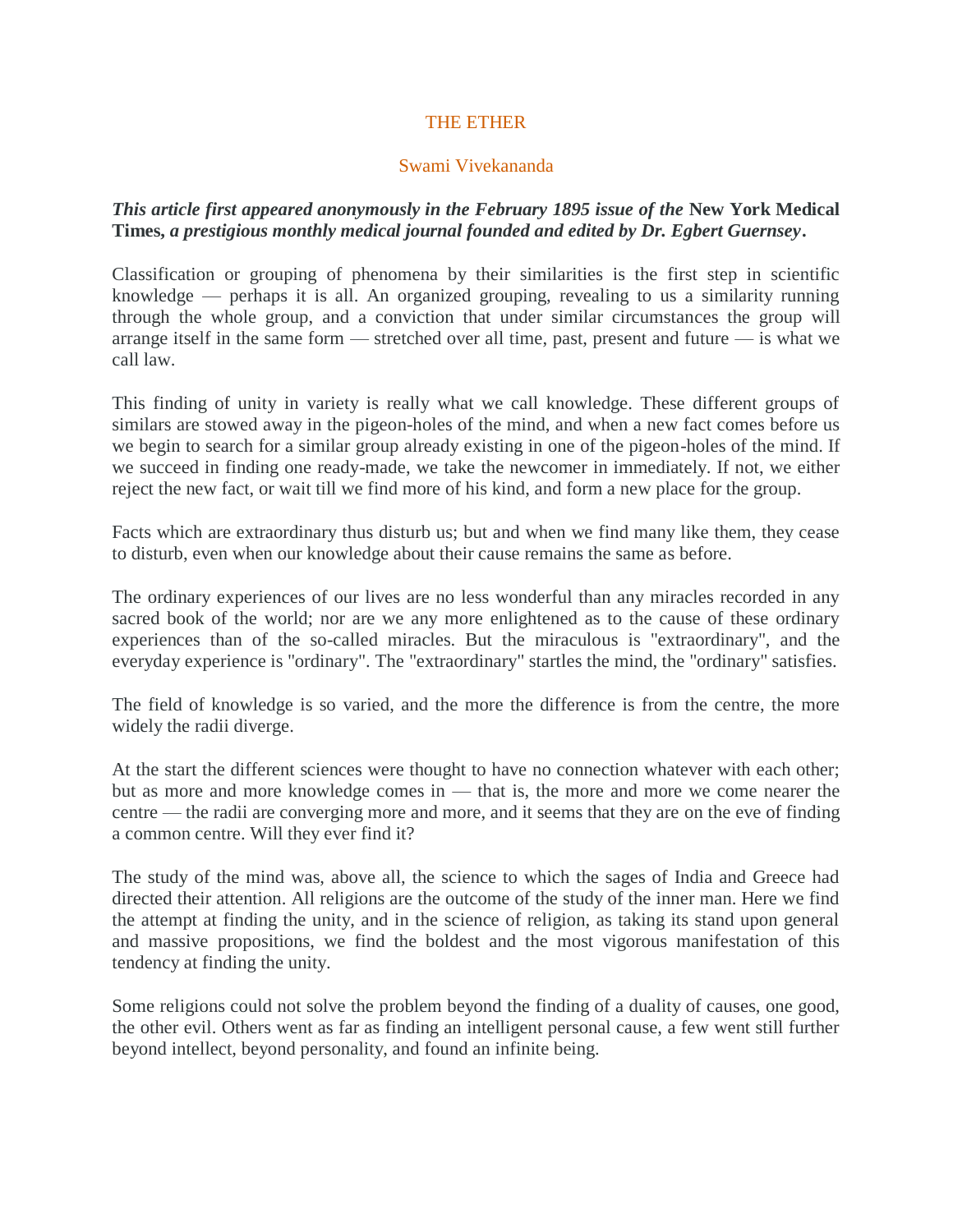In those, and only those systems which dared to transcend beyond the personality of a limited human consciousness, we find also an attempt to resolve all physical phenomena into unity.

The result was the "Akâsha" of the Hindus and the "Ether" of the Greeks.

This "Akasha" was, after the mind, the first material manifestation, said the Hindu sages, and out of this "Akasha" all this has been evolved.

History repeats itself; and again during the latter part of the nineteenth century, the same theory is coming with more vigour and fuller light.

It is being proved more clearly than ever that as there is a co-relation of physical forces there is also a co-relation of different [branches of] knowledge, and that behind all these general groups there is a unity of knowledge.

It was shown by Newton (Isaac Newton,  $1642 - 1727$ .) that if light consisted of material particles projected from luminous bodies, they must move faster in solids and liquids than in air, in order that the laws of refraction might be satisfied.

Huyghens, (Christian Huyghens, 1629 – 1695.) on the other hand, showed that to account for the same laws on the supposition that light consisted in the undulating motion of an elastic medium, it must move more slowly in solids and fluids than in gases. Fizeau (Armand Hippolyte Louis Fizeau, 1819 – 1896.) and Foucault (Jean Bernard Léon Foucault, 1819 – 1868.) found Huyghens's predictions correct.

Light, then, consists in the vibrating motion of a medium, which must, of course, fill all space. This is called the ether.

In the fact that the theory of a cosmic ether explains fully all the phenomena of radiation, refraction, diffraction and polarization of light is the strongest argument in favour of the theory.

Of late, gravitation, molecular action, magnetic, electric, and electro-dynamic attractions and repulsions have thus been explained.

Sensible and latent heat, electricity and magnetism themselves have been of late *almost* satisfactorily explained by the theory of the all-pervading ether.

Zöllner, (Johann K. F. Zöllner, 1834 – 1882.) however, basing his calculations upon the data supplied by the researches of Wilhelm Weber (Wilhelm Eduard Weber, 1804 – 1891.), thinks that the transmission of life force between the heavenly bodies is effected both ways, by the undulation of a medium and by the actual evidence of particles.

Weber found that the molecules, the smallest particles of bodies, were composed of yet smaller particles, which he called the electric particles, and which in the molecules are in a constant circular motion. These electric particles are partly positive, partly negative.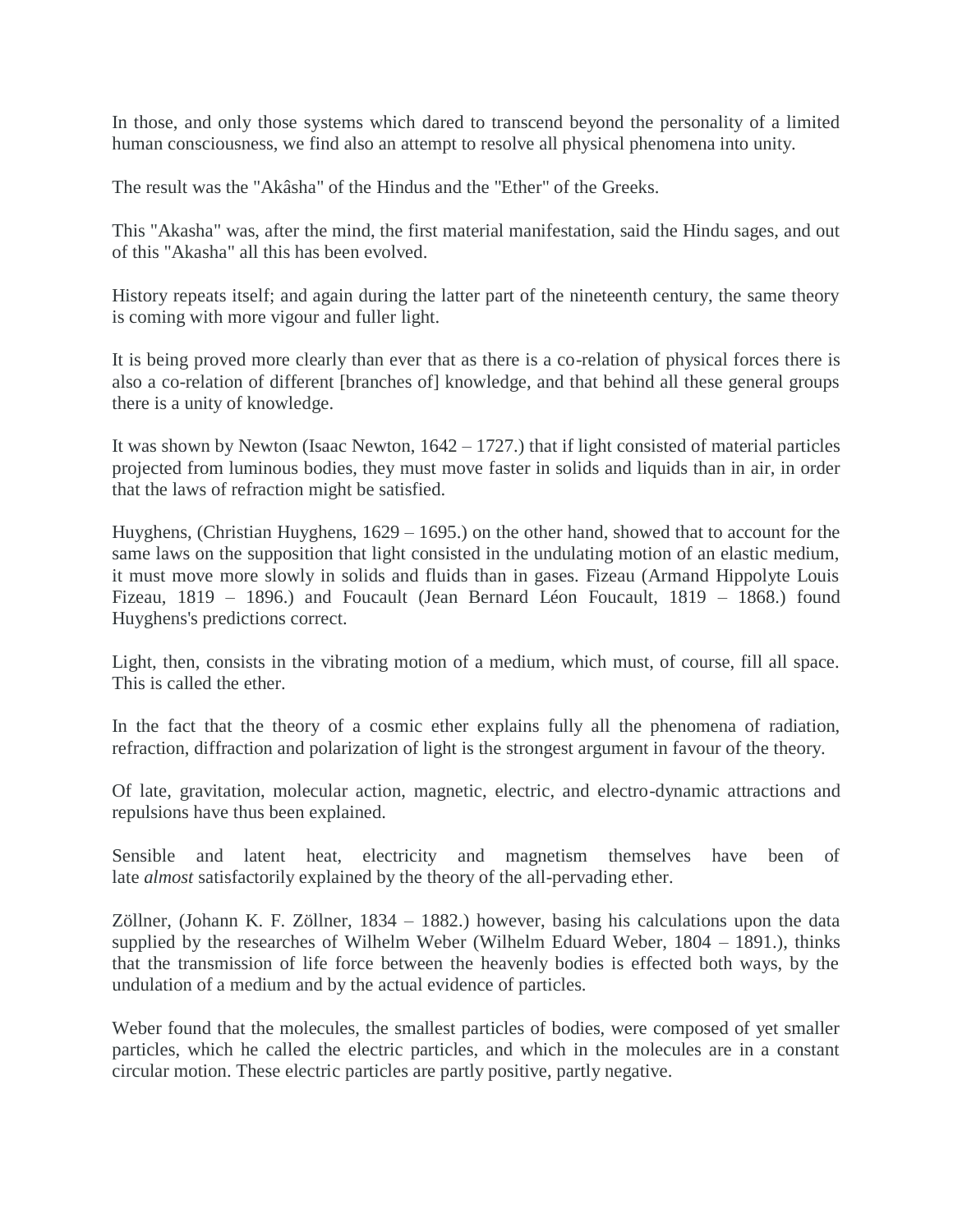Those of the same electricity repulse those of different electricity; attracting each other, each molecule contains the same amount of electric particles, with a small surplus of either positive or negative quickly changing the balance.

Upon this Zöllner builds these propositions:

(1) The molecules are composed of a very great number of particles — the so-called electric particles, which are in constant circular motion around each other within the molecule.

(2) If the inner motion of a molecule increases over a certain limit, then electric particles are emitted. They then travel from one heavenly body through space until they reach another heavenly body, where they are either reflected or absorbed by other molecules.

(3) The electric particles thus traversing space are the ether of the physicist.

(4) These ether particles have a twofold motion: first, their proper motion; second, an undulatory motion, for which they receive the impulse from the ether particles rotating in the molecules.

(5) The motion of the smallest particles corresponds to that of the heavenly bodies.

The corollary is:

The law of attraction which holds good for the heavenly bodies also holds good for the smallest particles.

Under these suppositions, that which we call space is really filled with electric particles, or ether.

Zöllner also found the following interesting calculation for the electric atoms:

Velocity: 50,143 geographical miles per second.

Amount of ether particles in a water molecule: 42,000 million.

Distance from each other: 0.0032 millimeter.

So far as it goes, then, the theory of a universal cosmic ether is the best at hand to explain the various phenomena of nature.

As far as it goes, the theory that this ether consists of particles, electric or otherwise, is also very valuable. But on all suppositions, there must be space between two particles of ether, however small; and what fills this inter-ethereal space? If particles still finer, we require still more fine ethereal particles to fill up the vacuum between every two of them, and so on.

Thus the theory of ether, or material particles in space, though accounting for the phenomena in space, cannot account for space itself.